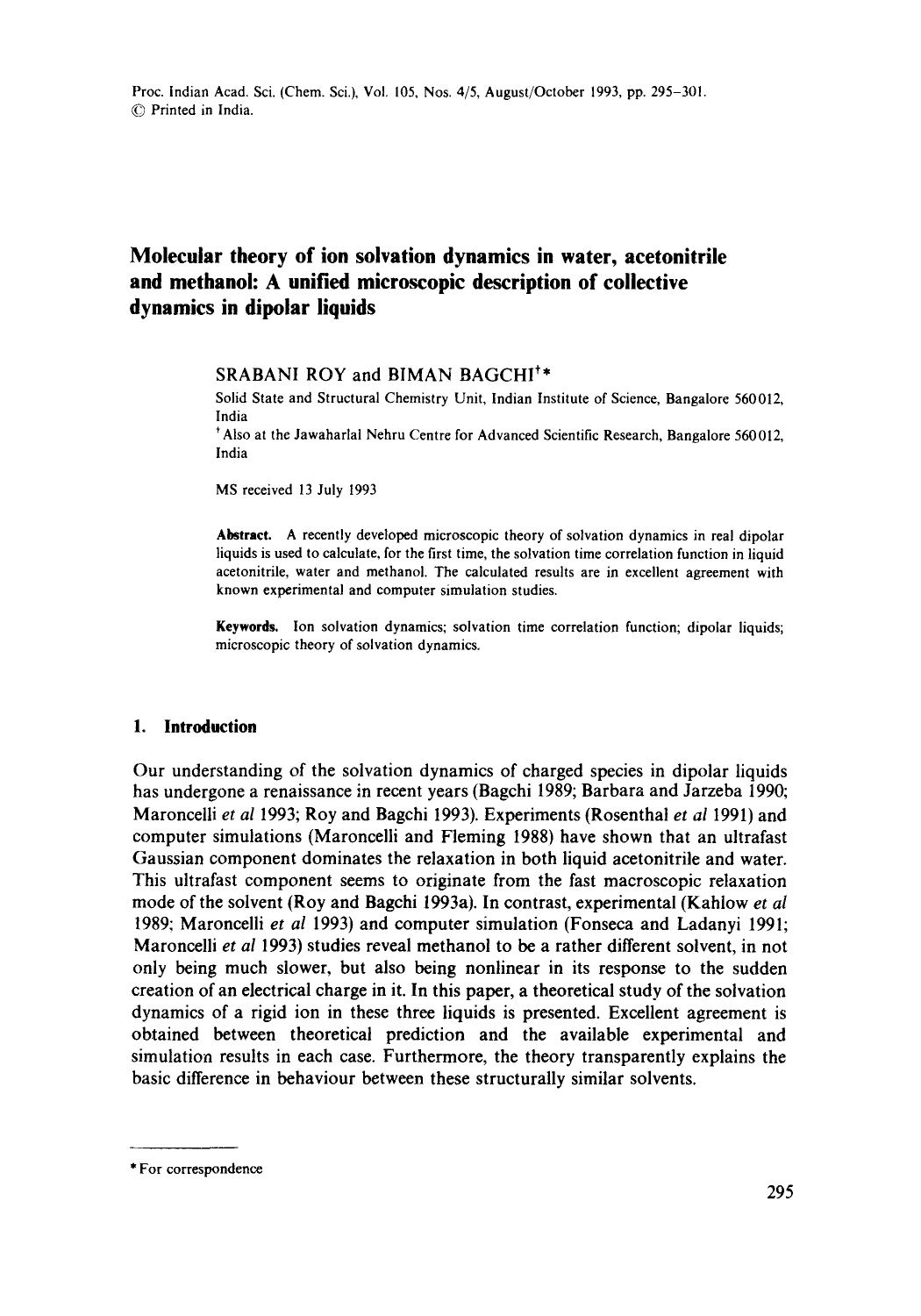# **2. Theoretical formulation**

Within the linear-response assumption, the time-dependent solvation energy,  $E_{\text{col}}(t)$ , is given exactly by the following expression (Roy and Bagchi 1993a)

$$
E_{\rm sol}(t) \propto L^{-1} \int_0^\infty dk \left[ \frac{\sin kr_c}{kr_c} \right]^2 \frac{1}{z} \left[ \frac{1}{\varepsilon(k, z)} - \frac{1}{\varepsilon(k)} \right],\tag{1}
$$

where  $L^{-1}$  denotes an inverse Laplace transformation with respect to the Laplace frequency,  $z$ ;  $r_c$  is the distance of closest approach between the ion and a solvent molecule;  $\varepsilon(k, z)$  is the longitudinal dielectric function of the solvent, dependent on the wavevector  $(k)$  and frequency  $(z)$ , and is related to the wavevector-dependent dielectric function  $\varepsilon(k)$  by

$$
1 - \frac{1}{\varepsilon(k, z)} = \left[ 1 - \frac{1}{\varepsilon(k)} \right] \cdot \left[ 1 - \frac{z}{z + \Sigma(k, z)} \right],
$$
 (2)

with the generalized rate  $\Sigma(k, z)$  given by

$$
\Sigma(k, z) = \frac{2f_L(k)}{\tau_I^2 \left[ z + \Gamma_R(k, z) \right]} + \frac{pk^2 f_L(k)}{\tau_I^2 \left[ z + \Gamma_T(k, z) \right]}.
$$
 (3)

Here,  $f_L(k) = 1 - (\rho_0/4\pi)c(110, k)$  is a measure of the static structural correlation of the pure solvent as *c(llm, k)* denotes the *(llm)* component of the direct correlation function in the intermolecular frame with  $k$  parallel to the z axis (Bagchi and Chandra 1991).  $\rho_0$  is the average number density of the liquid. Note that  $f_L(k)$  is related to  $\varepsilon(k)$  by the following simple relation (Bagchi and Chandra 1991)

$$
1 - (1/\varepsilon(k)) = 3Y/f_L(k),\tag{4}
$$

where the polarity parameter  $3Y = (4\pi/3) \beta \mu^2 \rho_0$  with  $\mu$  as the dipole moment of the solvent molecules.  $\beta = (k_B T)^{-1}$ ,  $k_B$  is the Boltzmann constant and T the absolute temperature. For a solvent molecule of effective moment of inertia I,  $\tau_I = (I/k_B T)^{1/2}$ denotes the time constant for the free inertial motion of the solvent molecules. The natural dynamics of the liquid determines the rotational and translational dissipative kernels,  $\Gamma_R(k, z)$  and  $\Gamma_T(k, z)$ .

It is clear from the above discussion that the intermolecular orientational (in this case, dipolar) correlation function and the dissipative kernels are the two crucial ingredients of the present theory. Fortunately, recent developments in the equilibrium theory of molecular liquids have made accurate calculation of the two particle orientational correlation functions possible (Raineri *et al* 1992). It is shown elsewhere (Roy and Bagchi 1993} that the rotational kernel can be obtained directly from dielectric and Kerr relaxation experiments by assuming that  $\Gamma_R(k, z)$  can be replaced by its  $k = 0$  limiting value. This is an inversion procedure where a microscopic relation between a correlation function and the relevant experimental observable is used to determine the dissipative kernel. For example, this procedure provides the following elegant relation with the dielectric relaxation,  $\varepsilon(z)$  of the liquid (Roy and Bagchi 1993a)

$$
\frac{1}{z + \Gamma_R(k=0, z)} = \frac{z\tau_I^2}{2f_L(k)} \cdot \frac{\varepsilon_0[\varepsilon(z) - n^2]}{n^2[\varepsilon_0 - \varepsilon(z)]}.
$$
 (5)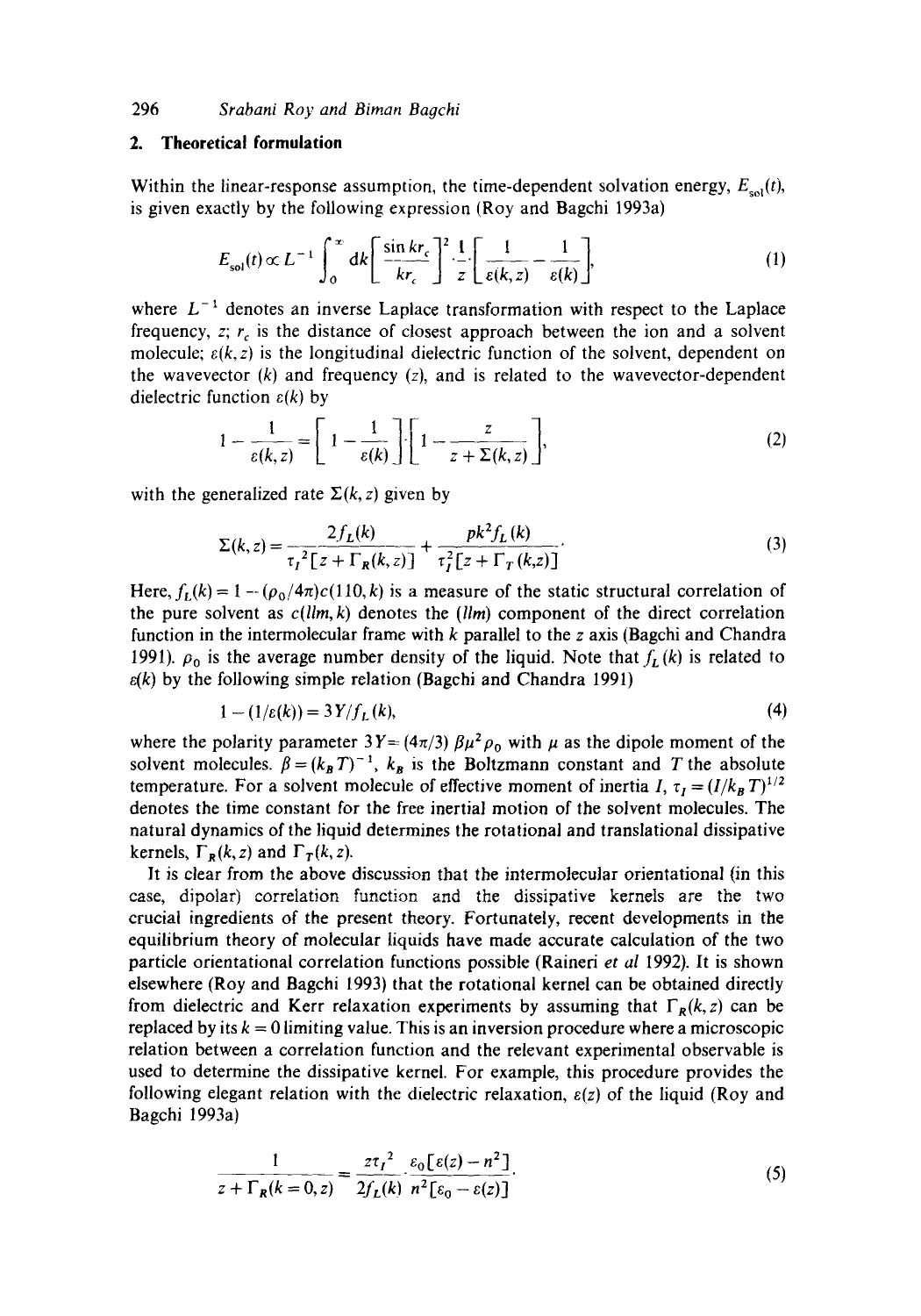In the above equation,  $\varepsilon_0$  and  $n^2$  are the static and the optical dielectric constants of the pure solvent. Note that all the quantities appearing on the right-hand side of (5) are experimentally measurable. Similarly, for Kerr relaxation, the dissipative kernel is given by (Roy and Bagchi 1993b)

$$
\frac{1}{z + \Gamma_R(k=0, z)} = \frac{\tau_I^2 [1 - zC_{20}(z)]}{6f_{220}(k=0)C_{20}(z)},
$$
(6)

where  $C_{20}(z)$  is the Laplace transform of the correlation function  $C_{20}(t)$  usually measured in the Kerr relaxation.  $f_{220}(z) = 1 - (\rho_0/4\pi)c(220, k)$  and can be equated to 1 for spherical and nearly spherical molecules.

The translational dissipative kernel  $\Gamma_T(k, z)$  is important only at intermediate to large k values where it can be approximated well by its single particle value,  $\zeta_T(z)$ . In liquid water,  $\zeta_T(z)$  is calculated using its well-known memory function relation with the Laplace transform of the velocity time auto-correlation function. The latter is obtained from the simulations of Stillinger and Rahman (1971). For acetonitrile, the translational modes are found to be unimportant except at long time durations on account of its very fast rotational motion. Similar is the situation for methanol where the motion of the molecules is rather slow. In these solvents, we may approximate the frequency-dependent friction by its zero frequency value. It is then calculated using the known values of the translational diffusion coefficients via the Stokes-Einstein relation.

The experimental results of solvation dynamics is usually expressed in terms of the solvation time correlation function  $S(t)$  defined as

$$
S(t) = \frac{E_{sol}(t) - E_{sol}(\infty)}{E_{sol}(0) - E_{sol}(\infty)}.
$$
\n(7)

The numerical results for all the three systems are presented next.

### **3. Numerical results**

#### *3.1 Liquid acetonitrile*

Both the optical Kerr and the dielectric relaxation data have been used to calculate the rotational dissipative kernel. The normalized correlation function  $C_{20}(t)$  was obtained using the Brownian oscillator representation of Cho *et al* (1992). The dielectric data (Barthel and Buchner 1991) consists of a Debye relaxation with  $z = i\omega$ ( $\omega$  is the Fourier frequency). The translational parameter  $p = 0.07$ . Since the dye molecule LDS-750 was used in the experimental study, we assume that the solute ion is a sphere of radius three times that of acetonitrile.

In figure 1 the theoretical and the experimental results are compared. The agreement is excellent for the case where the dissipative kernel is obtained from the Kerr relaxation, but is not satisfactory when it is calculated from the dielectric relaxation data. This is in accordance with the understanding that conventional dielectric relaxation measurements not only miss the contribution of the high frequency librational modes, but on extrapolation also lead to an underestimation of the underdamped dynamics. We have also compared the theoretical predictions with the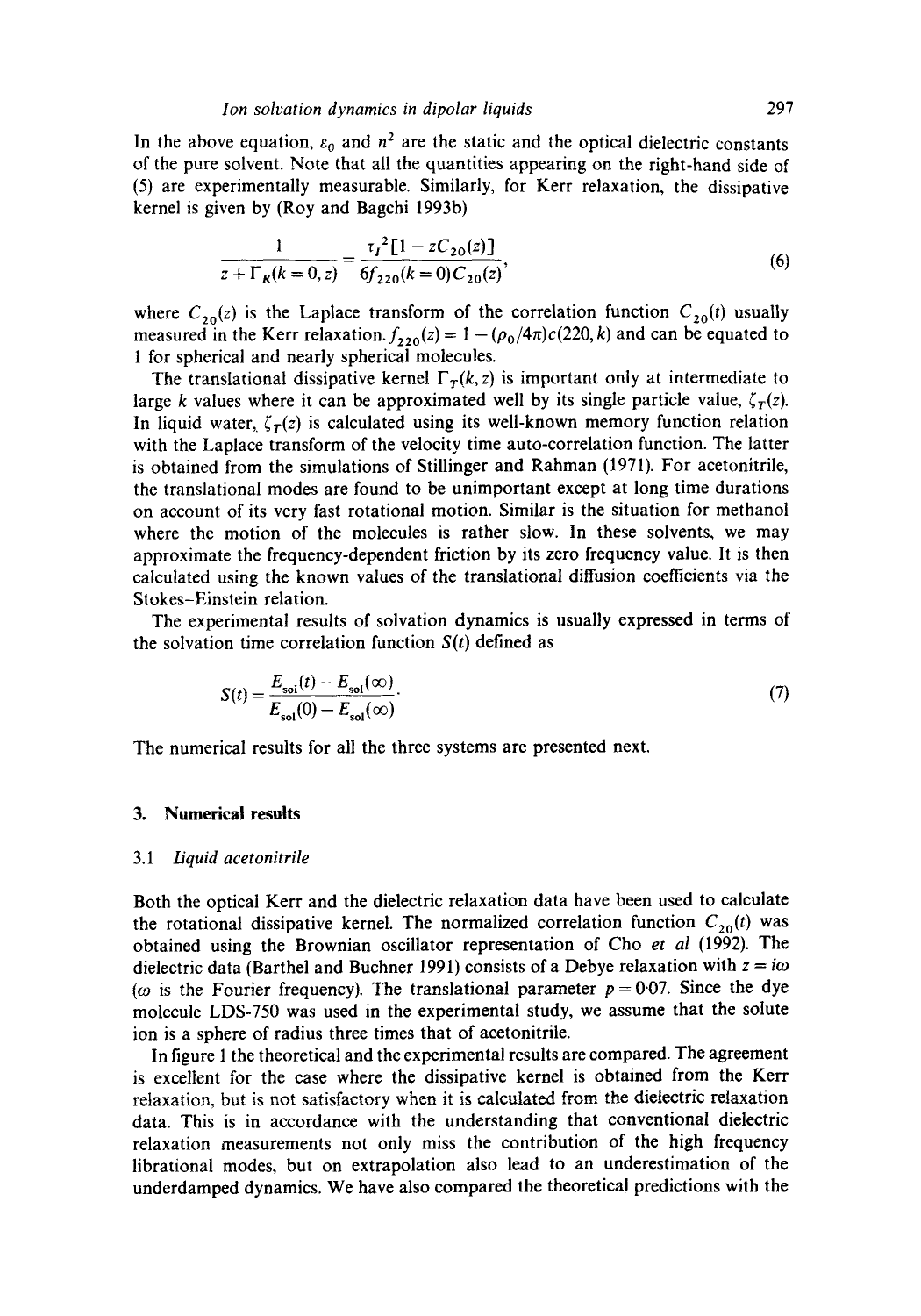

**Figure** 1. Comparison of the calculated solvation time correlation function, *S(t),* with the experimental one for the solvation of LDS-750 in liquid acetonitrile. The solid and the dashed lines are the *S(t)* calculated from the Kerr and the dielectric relaxations, respectively. The experimental result is shown by filled circles. The radius of the solute ion is three times that of an acetonitrile molecule.

computer simulations of Maroncelli (1991) where the solvent molecules are assumed to be non-polarizable. Again excellent agreement is obtained.

### 3.2 *Water*

For water, the correlation function,  $c_{110}(k)$ , and hence the  $f_{110}(k)$ , were calculated accurately by using the results of Raineri *et al* (1992). The experimental FIR absorption spectrum of water (Hasted *et al 1985*) shows a peak at 199 cm<sup>-1</sup> which is believed to be mostly responsible for the high frequency dielectric relaxation. We used the following expression for  $\varepsilon(z)$ 

$$
\varepsilon(z) = n^2 + \frac{\varepsilon_0 - \varepsilon_\infty}{1 + z\tau_D} + (\varepsilon_\infty - n^2) [1 - \Phi_{lib}(z)],\tag{8}
$$

with  $\tau_p = 9.33 \text{ ps}, \varepsilon_{\infty} = 4.86 \text{ and } n = 1.33$  (Hasted *et al 1985)*.  $\Phi_{\text{lib}}$  is the librational moment correlation function. It is calculated using the damped oscillator model with the oscillation frequency equal to  $199 \text{ cm}^{-1}$  and the damping constant equal to  $100 \text{ cm}^{-1}$  (Hasted *et al 1985)*. The translational parameter  $p = 0.02$ . As shown in figure 2, the calculated dynamics has a rich structure. The initial decay is Gaussian followed by exponential-like decay in the long time, with an oscillation in the intermediate time domain. This result, including the oscillation, is in good agreement with the computer simulations of Maroncelli and Fleming (1988). *The initial sharp Gaussian decay is primarily due to the librational mode whose contribution to solvation gets greatly enhanced (compared to dielectric relaxation) due to the large value of*   $f_{110}(k = 0)$ . The initial decay can be fitted to a Gaussian form with a time constant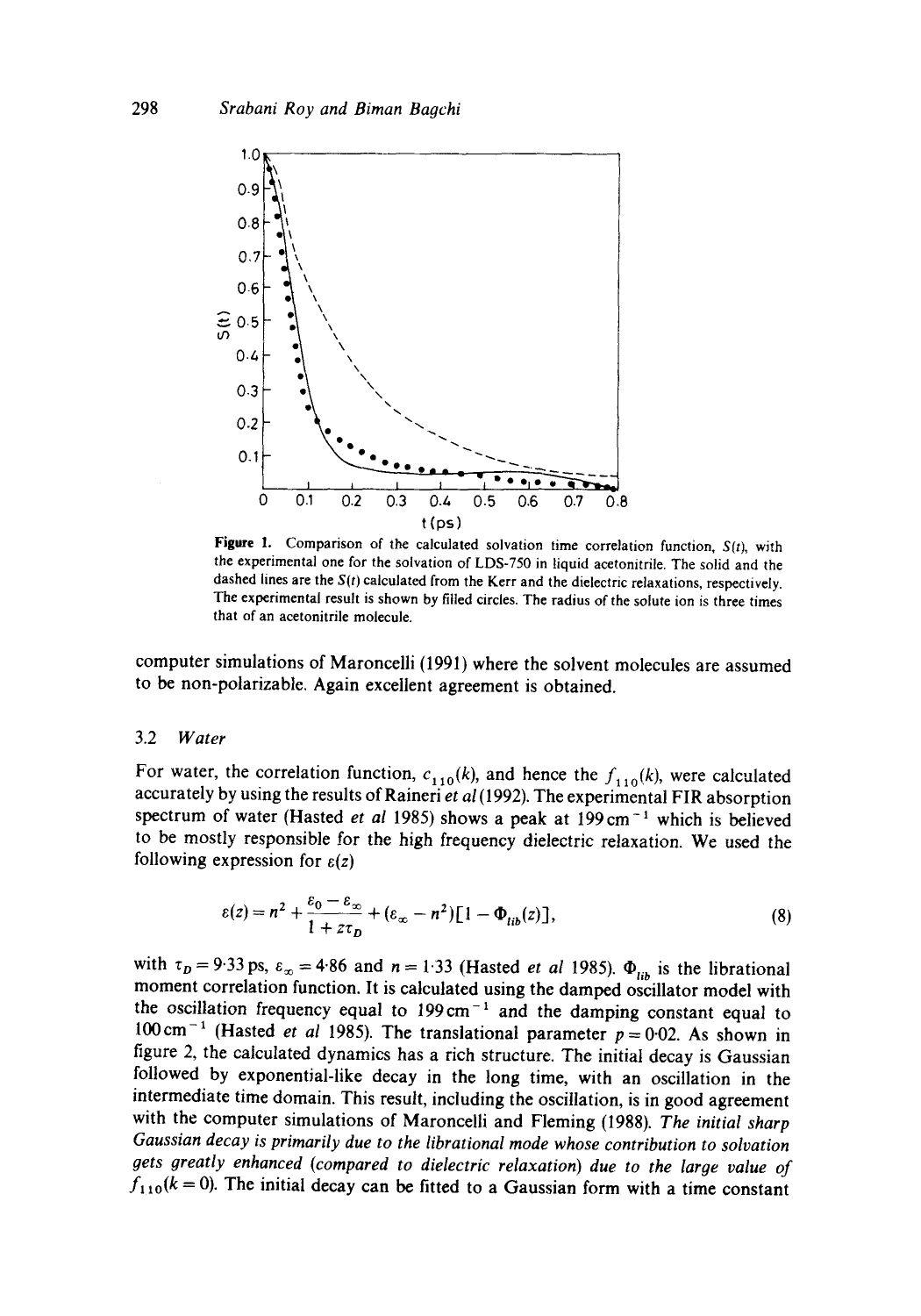

**Figure 2.** Calculated solvation time correlation function,  $S(t)$ , as a function of time for the solvation of a spherical ion in liquid water. The solid line includes both the rotational and the translational librations and the dotted line only the rotational libration. The dashed line shows the decay when only the Debye relaxation is accounted for. The solute to solvent size ratio is assumed to be 2.25.

( $\tau_G$ ) equal to 42 fs and  $\tau_G = 0.42 \tau_I$ . This implies that the solvation is much faster than the free inertial decay. The slow exponential-like decay after the oscillation has two components with time constants approximately equal to 280 and 800 fs. *These are very close to the two components observed by Barbara and Jarzeba (1990a)* who, however, missed the ultra-fast Gaussian component because of limited time resolution. The slow 800fs decay component is found to be due to the strong orientational correlations present at molecular length scales where  $c_{1,10}(k)$  is positive and maximum so that  $f_{1,10}(k)$  is small. This is essentially the orientational de Gennes narrowing. The translational librational modes of water play an important role in this regime.

### 3.3 *Liquid methanol*

Since experimental results are not yet fully available for liquid methanol, we compare our results with the simulations (Maroncelli *et al* 1993). As the molecules are not polarizable in the simulated system, the polarizability is ignored by setting the optical frequency equal to 1 and the 3 Yparameter equal to 4.3276. Here,  $p = 0.267$ . The results are presented in figure 3 where the simulation results of Maroncelli *et al* (1993) are also shown for comparison. The solvation dynamics is found to be rather similar when  $\Gamma_R(z)$  is obtained either from the dielectric (Guillot *et al 1990*) or from the Kerr relaxation (Cho *et al* 1993). In both the cases, the theoretical predictions for the initial decay are in perfect agreement with the simulated one. The dielectric model of the dissipative kernel provides slightly better agreement in the long time.

A comparison of the relaxation pattern obtained here with those for water and acetonitrile reveals two interesting features. First, both the fast (Gaussian) and the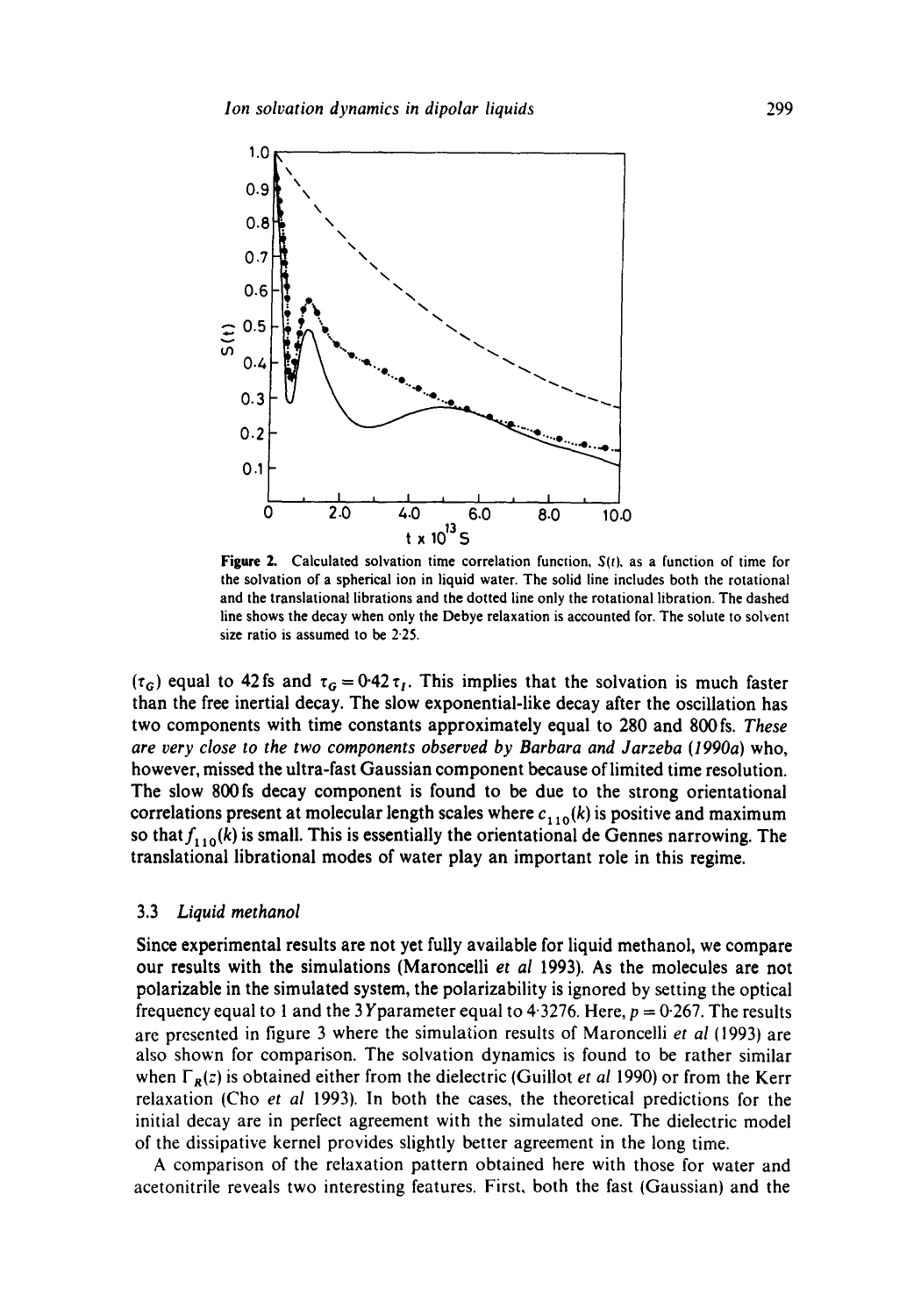

Figure 3. Solvation time correlation function,  $S(t)$ , calculated from the dielectric relaxation (solid line) and the Kerr relaxation (dashed line) for the solvation of a rigid ion in liquid methanol. The simulation results are shown by the solid circles. The solute is of the same size as coumarin.

slow (exponential-like) components are much slower in methanol than in the other two solvents. Second, the Gaussian component carries a smaller weight in methanol. The available experimental studies (Kahlow *et al* 1989; Maroncelli *et al* 1993) for solvation dynamics in methanol suffer from a limited temporal resolution. Comparison between theoretical calculations (now performed with polarizability effects included which makes solvation even faster) with experimental results suggests that the experiments have missed almost all of the fast Gaussian component that contributes about 40-50% of the total energy relaxation. Thus, we conclude that the *available experiments have detected only the last 50% of the decay. This is also in agreement* with the conclusion of Maroncelli *et al* (1993).

# **4. Conclusion**

In this communication microscopic calculations of ion solvation dynamics in three common dipolar liquids are presented. The theory is sufficiently simple so that a detailed numerical calculation of the solvation time correlation function can be carried out for the common dipolar liquids. The agreement between theory and available experimental and computer simulation results is excellent in each case. It is found that while the librational modes and dipolar interaction induced effects are important in water, it is the single particle rotation that drives the ultrafast solvation in acetonitrile. Methanol exhibits markedly different dynamics because here the orientational motion is slow and the energy relaxation derives a significant contribution from the solvent translational modes, These factors also make the response of methonal nonlinear, as explained in more detail elsewhere (Roy *et al* 1993).